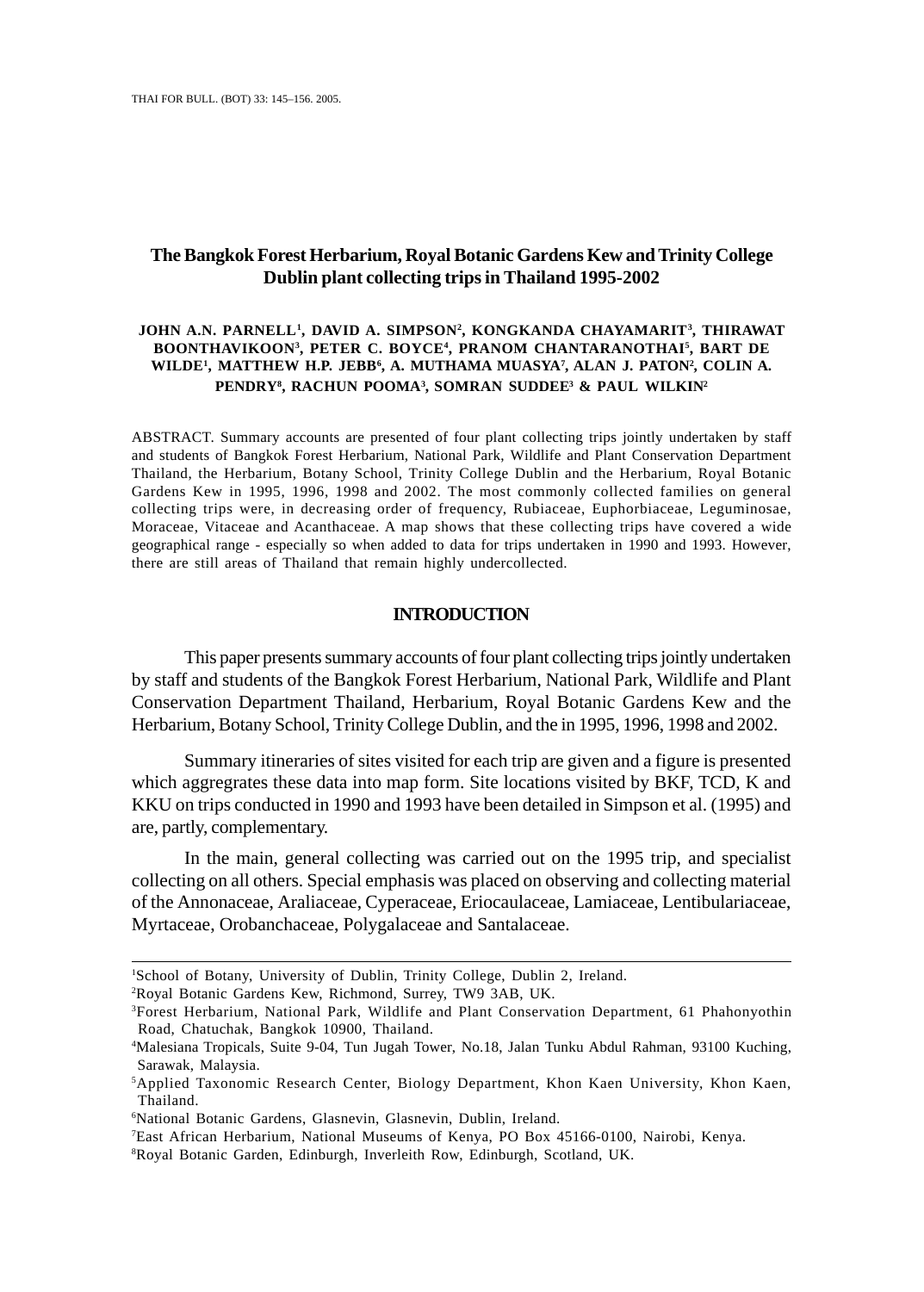Collections were made in sets of one to eight, where possible, the sets going to BKF, TCD, K, AAU and L respectively, the remaining material being kept for exchange purposes. Mostly, material was wet collected; dry collecting was only intermittently used: some material, mainly of the families listed above, was collected in silica gel for DNA analysis.

Naming of specimens is being carried out at K and TCD and by various other specialists. All data are incorporated into a specimen database which is held in K, KKU and TCD.

### **THE 1995 TRIP**

The 1995 trip took place in August and September of that year. As it was a relatively short trip, a limited number of provinces was visited all, with a single exception, located in the Northern and South-Western floristic regions of Thailand (Table 1, Fig. 1).

Most of the work was carried out in National Parks, or near reservoirs where forest and other vegetation types remain relatively undisturbed. Some time was also spent collecting by roadsides and in rice paddies. Despite the relatively short period spent in the field a total of 708 numbers were collected (collecting numbers run from 1–702: the remaining six numbers are 203a, 204a, 259a, 260a, 411a & 416a).

## **Participants**

The main participants were M.H.P. Jebb, J.A.N. Parnell and C.A. Pendry. The group was accompanied by R. Pooma in Chiang Mai, Phrae, Nan, Tak, Lamphun, Tak and Khampaeng Phet, and T. Boonthavikoon in Prachuap Khiri Khan & Kanchanaburi. Therefore, all numbers in Table 1 were collected in the series Parnell, Jebb & Pendry together with other workers as appropriate.

## **Collecting Itinerary**

Details of the collecting itinerary are given in Table 1 and Fig. 1.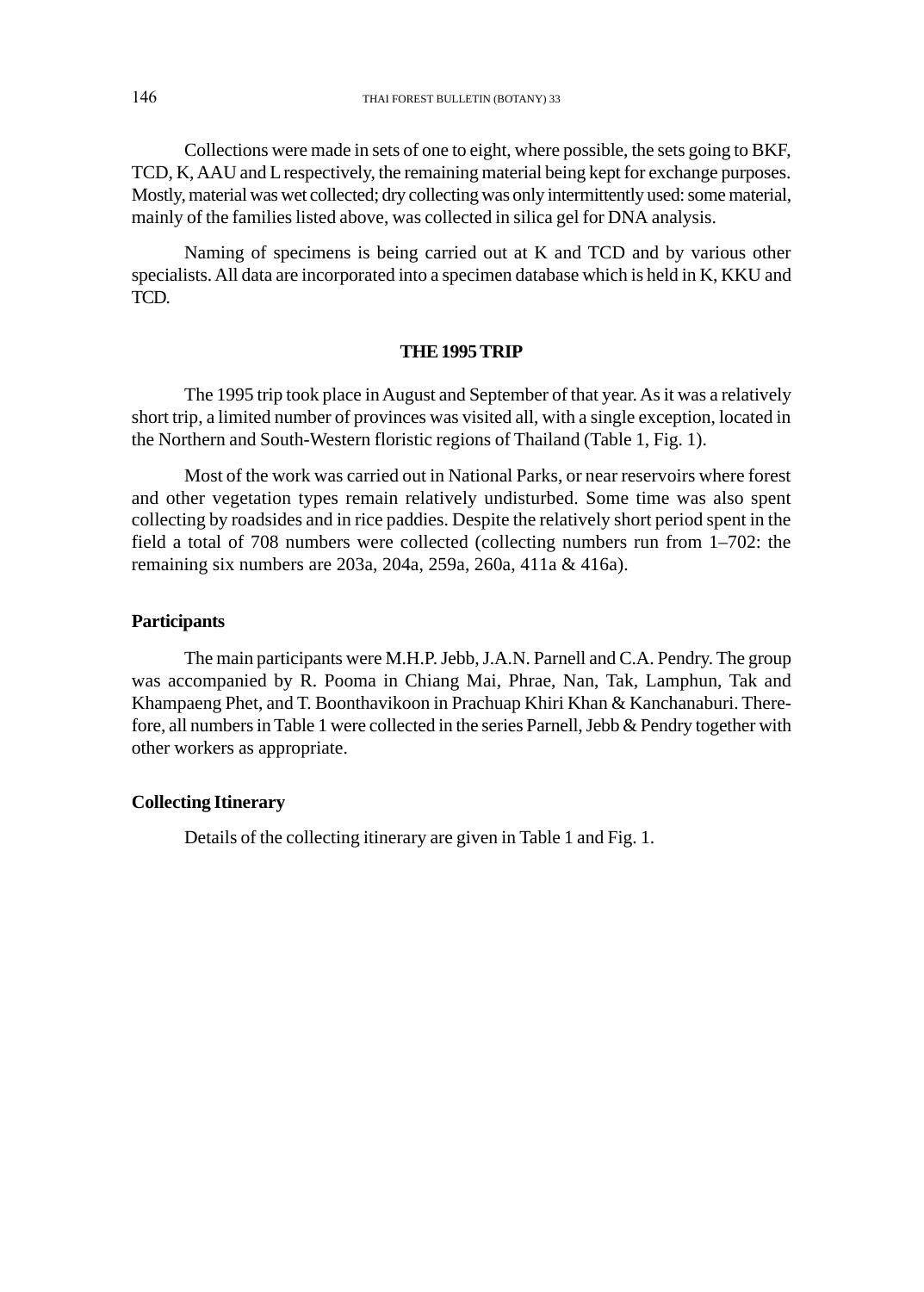| Date      | Province code and<br>Province name                | General locality                                                   | Collection<br>numbers | Reference<br>number shown<br>on Figure 1 |
|-----------|---------------------------------------------------|--------------------------------------------------------------------|-----------------------|------------------------------------------|
|           | 10-11 August N2, Chiang Mai                       | Doi Suthep                                                         | $1 - 8$               | $\mathbf{1}$                             |
| 12 August | N2, Chiang Mai                                    | Doi Inthanon,                                                      | $9 - 25$              | 2                                        |
|           |                                                   | Ang-ka nature trail                                                |                       |                                          |
| 13 August | N2, Chiang Mai                                    | Doi Chiang Dao, near temple 26-57                                  |                       | 3                                        |
| 14 August | N2, Chiang Mai                                    | Doi Suthep, Queen Sirikit                                          | 58-76                 | 1                                        |
|           |                                                   | Botanic Garden and surroundings                                    |                       |                                          |
| 15 August | N5/8, Border of Phrae and Nan Huai Rong Waterfall |                                                                    | $77 - 88$             | 4                                        |
| 16 August | N5, Nan                                           | Doi Phu Kha National Park 89-158                                   |                       | 5                                        |
| 17 August | N5, Nan                                           | Doi Phu Kha National Park, 159-186                                 |                       | 5                                        |
|           |                                                   | ca. 26 km from Pua, just past                                      |                       |                                          |
|           |                                                   | park Head-quarters                                                 |                       |                                          |
| 17 August | N5, Nan                                           | 23 km from Pua by                                                  | 187-200               | 5                                        |
|           |                                                   | road to Doi Phu Kha                                                |                       |                                          |
| 18 August | N5, Nan                                           | 48 km from Pua by road                                             | 201-203a              | 5                                        |
|           |                                                   | to Doi Phu Kha                                                     |                       |                                          |
| 18 August | N5, Nan                                           | 45 km south of Nan on                                              | 204-205               | 5                                        |
|           |                                                   | road to Phrae                                                      |                       |                                          |
| 18 August | N8, Phrae                                         | 56/57 km from Phrae on                                             | 206-225               | 6                                        |
|           |                                                   | road to Lampang                                                    |                       |                                          |
| 19 August | N6, Lamphun                                       | 26 km from Thoen,                                                  | 226-254               | 7                                        |
|           |                                                   | on Lampang/Lumphun border                                          |                       | 8                                        |
| 20 August | N10, Tak                                          | 29 km from Tak by road to 255-260a<br>Taksin Maharat National Park |                       |                                          |
| 20 August | N <sub>10</sub> , Tak                             | 26 km from Tak by road to 261-274                                  |                       | 8                                        |
|           |                                                   | Taksin Maharat National Park                                       |                       |                                          |
| 20 August | N10, Tak                                          | 3 km past Lan Sang National 275-292                                |                       | 8                                        |
|           |                                                   | Park Head-quarters turnoff                                         |                       |                                          |
| 20 August | N10, Tak                                          | 2 km past Lan Sang National 293                                    |                       | 8                                        |
|           |                                                   | Park Head-quarters turnoff                                         |                       |                                          |
| 20 August | N10, Tak                                          | 1 km past Lan Sang National 294                                    |                       | 8                                        |
|           |                                                   | Park Head-quarters turnoff                                         |                       |                                          |
| 20 August | N13, Khamphaeng Phet                              | Khlong Lan National Park                                           | 295-300               | 9                                        |
| 21 August | N13, Khamphaeng Phet                              | Khlong Lan National Park,                                          | 301-353               | 9                                        |
|           |                                                   | rack to east of waterfall                                          |                       |                                          |
| 22 August | N13, Khamphaeng Phet                              | Mae Wong National Park, new 354-403                                |                       | 10                                       |
|           |                                                   | Visitor Centre & surroundings                                      |                       |                                          |
| 25 August | SW37, Prachuap Khiri Khan                         | Kaeng Krachan National                                             | 404-430               | 11                                       |
|           |                                                   | Park, 19 km from park                                              |                       |                                          |
|           |                                                   | Headquarters on route 3432                                         |                       |                                          |
| 26 August | SW37, Prachuap Khiri Khan                         | Kaeng Krachan National                                             | 431                   | 11                                       |
|           |                                                   | Park, Pha Thung Camp                                               |                       |                                          |
| 26 August | SW37, Prachuap Khiri Khan                         | Kaeng Krachan National                                             | 432-470               | 11                                       |
|           |                                                   | Park, track to Thothip                                             |                       |                                          |
|           |                                                   | Waterfall                                                          |                       |                                          |
| 27 August | SW37, Prachuap Khiri Khan                         | Kaeng Krachan National                                             | 471-492               | 11                                       |
|           |                                                   | Park, ridge top to Mount                                           |                       |                                          |
|           |                                                   | Phanoen Thong                                                      |                       |                                          |
| 27 August | SW37, Prachuap Khiri Khan                         | Kaeng Krachan National<br>Park, Visitor Centre                     | 493                   | 11                                       |

## Table 1. Collecting itinerary for the 1995 BKF/TCD trip. All numbers were collected in the series Parnell, Jebb, Pendry et al.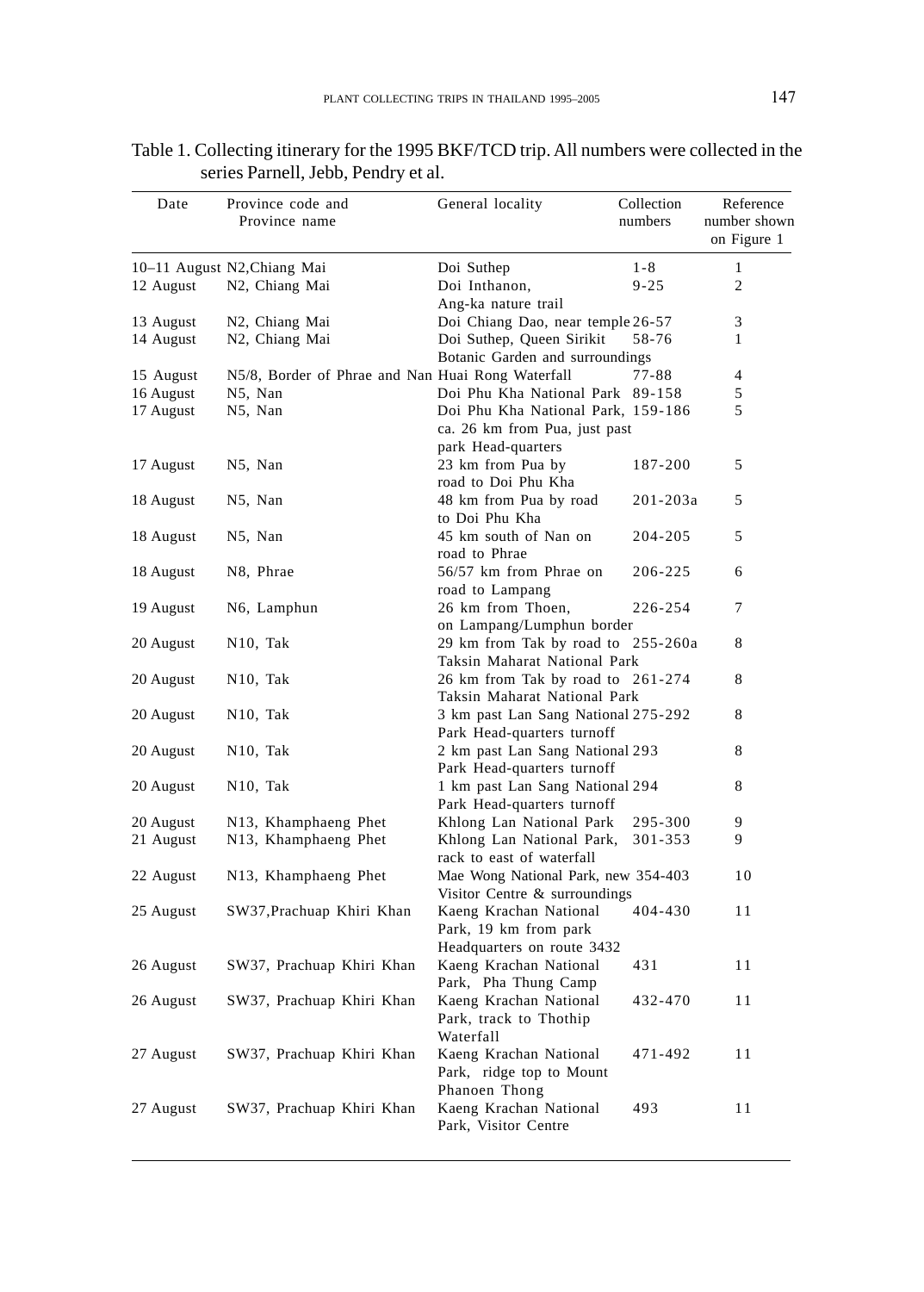| Date        | Province code and<br>Province name | General locality                                                                                   | Collection<br>numbers | Reference<br>number shown<br>on Figure 1 |
|-------------|------------------------------------|----------------------------------------------------------------------------------------------------|-----------------------|------------------------------------------|
| 28 August   | SW37, Prachuap Khiri Khan          | Kaeng Krachan National<br>Park, 8 km past Khao Sam                                                 | 494-504               | 11                                       |
| 28 August   | SW37, Prachuap Khiri Khan          | Yot Ranger Station<br>Kaeng Krachan National<br>Park, ca. 9 km past Khao<br>Sam Yot Ranger Station | 505-536               | 11                                       |
| 28 August   | SW37, Prachuap Khiri Khan          | Kaeng Krachan National<br>Park, 15 km past Khao<br>Sam Yot Ranger Station                          | 537-533               | 11                                       |
| 28 August   | SW37, Prachuap Khiri Khan          | Kaeng Krachan National<br>Park, 10 km past Khao<br>Sam Yot Ranger Station                          | 537-544               | 11                                       |
| 31 August   | SW34, Kanchanaburi                 | Erawan National Park,<br>Khao Mong Lai                                                             | 545-581               | 12                                       |
| 31 August   | SW34, Kanchanaburi                 | Erawan National Park,<br>Lek Lai Cave                                                              | 582-594               | 12                                       |
| 31 August   | SW34, Kanchanaburi                 | Erawan National Park,<br>Khao Mong Lai                                                             | 595-641               | 12                                       |
| 1 September | SW34, Kanchanaburi                 | Erawan National Park,<br>1st-4th Waterfalls                                                        | 642-665               | 12                                       |
|             | 2 September SW34, Kanchanaburi     | Erawan National Park,<br>6th-7th Waterfalls                                                        | 666-690               | 12                                       |
| 2 September | SW34, Kanchanaburi                 | Sri Nakharin Dam                                                                                   | 691-694               | 12                                       |
| 2 September | SW34, Kanchanaburi                 | Tha Thung Na Dam                                                                                   | 695-700               | 12                                       |
| 2 September | SW34, Kanchanaburi                 | Erawan National Park<br>Headquarters                                                               | 701                   | 12                                       |
|             | 5 September C52, Samut Sakhon      | Bangkok, Kasetsart<br>University Campus                                                            | 702                   | 13                                       |

| Table 1. (continued) |  |  |  |  |
|----------------------|--|--|--|--|
|----------------------|--|--|--|--|

This trip yielded a number of new records - for example, the short trip to Tha Thung Na Dam, allowed M. Jebb to demonstrate his determination and interest in collecting floating aquatics and yielded *Potamogeton distinctus* A. Bennett, a species new to Thailand and not recorded in Haynes (2001) or Chai-anan (1985) although known from Vietnam (Hô, 1993).

A total of 636 collections from this trip have so far been assigned to a family (Table 2). A comparison of these data with similar data for the 570 collections so far allocated to families from the 1993 trip (Simpson et al., 1995) is shown in Table 2. From this table it is apparent that the presence of a family specialist on the collecting team (indicated by \* in Table 2) markedly, and not unsurprisingly, increased the numbers of collections of that particular family made on that trip; similarly, it is likely that the collection rate for families specially targeted by a family non-specialist (indicated by § in Table 2) shows a marked increase. Allowing for these effects indicates that the six most frequently collected families, and hence those most frequently encountered, were, in descending order, Rubiaceae, Euphorbiaceae, Leguminosae, Moraceae, Vitaceae and, perhaps rather surprisingly, Acanthaceae.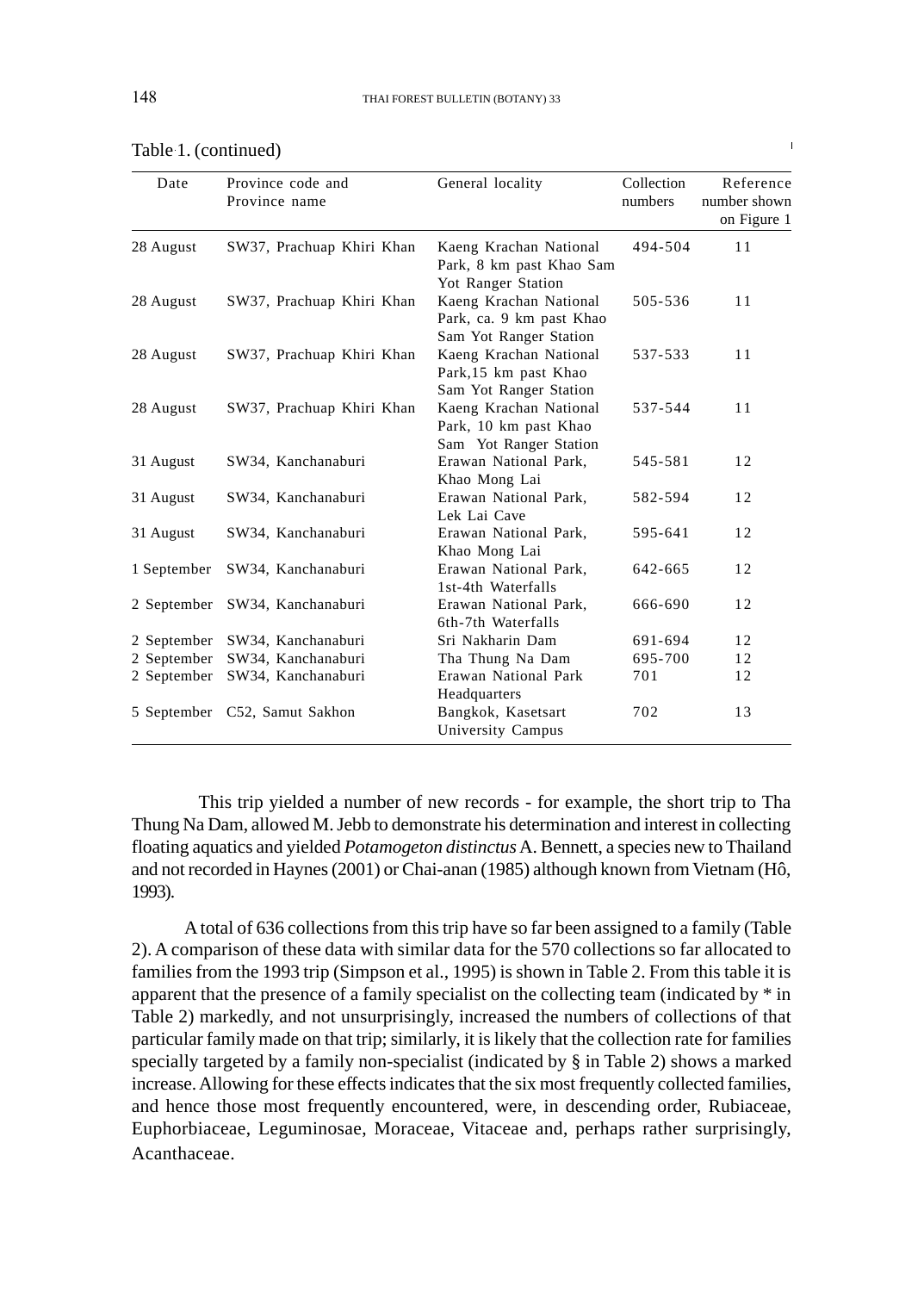| 1993                       |                          | 1995                   |                          |  |
|----------------------------|--------------------------|------------------------|--------------------------|--|
| Family                     | $\frac{0}{0}$            | Family                 | $\frac{9}{6}$            |  |
|                            | of the total collections |                        | of the total collections |  |
| Cyperaceae*                | 14.9                     | Rubiaceae              | 8.3                      |  |
| Ferns§                     | 7.9                      | Euphorbiaceae          | 6.7                      |  |
| Rubiaceae                  | 7.5                      | $C$ yperaceae $\delta$ | 5.7                      |  |
| Euphorbiaceae              | 6.5                      | Ferns <sup>§</sup>     | 5.3                      |  |
| Moraceae                   | 3.9                      | Araliaceae*            | 4.6                      |  |
| Leguminosae                | 3.9                      | Leguminosae            | 4.3                      |  |
| Acanthaceae                | 3.9                      | Moraceae               | 3.3                      |  |
| Myrtaceae*                 | 3.3                      | Vitaceae               | 3.1                      |  |
| Compositae                 | 3.0                      | Acanthaceae            | 3.0                      |  |
| Poaceae                    | 3.0                      | Verbenaceae            | 2.7                      |  |
| Apocynaceae*               | 2.5                      | Cucurbitaceae          | 2.2                      |  |
| Eriocaulaceae <sup>§</sup> | 1.8                      | Araceae                | 2.0                      |  |
| Araceae                    | 1.6                      | Apocynaceae            | 1.9                      |  |
| Araliaceae                 | 1.6                      | Asclepiadaceae         | 1.9                      |  |
| Melastomataceae            | 1.4                      | Polygalaceae*          | 1.9                      |  |
| Zingiberaceae              | 1.3                      | Lamiaceae              | 1.8                      |  |
| Commelinaceae              | 1.2                      | Tiliaceae              | 1.8                      |  |
| Zingiberaceae              | 1.2                      | Annonaceae             | 1.6                      |  |
| Annonaceae                 | 1.2                      | Urticaeae              | 1.4                      |  |
| Anacardiaceae*             | 1.0                      | Zingiberaceae          | 1.4                      |  |

Table 2. The top 20 families collected in 1995 ranked as a percentage of the total collections made in that year. Figures for the 1993 (Simpson et al., 1995) trip are appended for comparison. \* indicates specialist present for that family on the trip; § indicates that special notice was taken of this group by a non-specialist on the trip.

### **THE 1996 TRIP**

The 1996 trip took place between the 12–28September. All collections, with a single exception, were made in the Northern floristic region. Particular emphasis was placed on visiting previously unvisited localities and locating localities for future visits and collecting Apocynaceae, Araceae, Cyperaceae and Myrtaceae.

Most of the localities visited were again in National Parks together with areas around reservoirs, in paddy-fields and by drainage ditches. Of the 144 numbers, 104 were collected under the numbering series adopted for the 1990 & 1993 trips (Simpson et al., 1995). The remainder were collected under P.C. Boyce's own numbering series. Fifty-six percent of the numbers were either Araceeae or Cyperaceae.

## **Participants**

The participants were P.C. Boyce, J.A.N. Parnell, R. Pooma, D.A. Simpson, S. Suddee and P. Wilkin.

## **Collecting itinerary**

Details of the collecting itinerary are given in Table 3 and Fig. 1.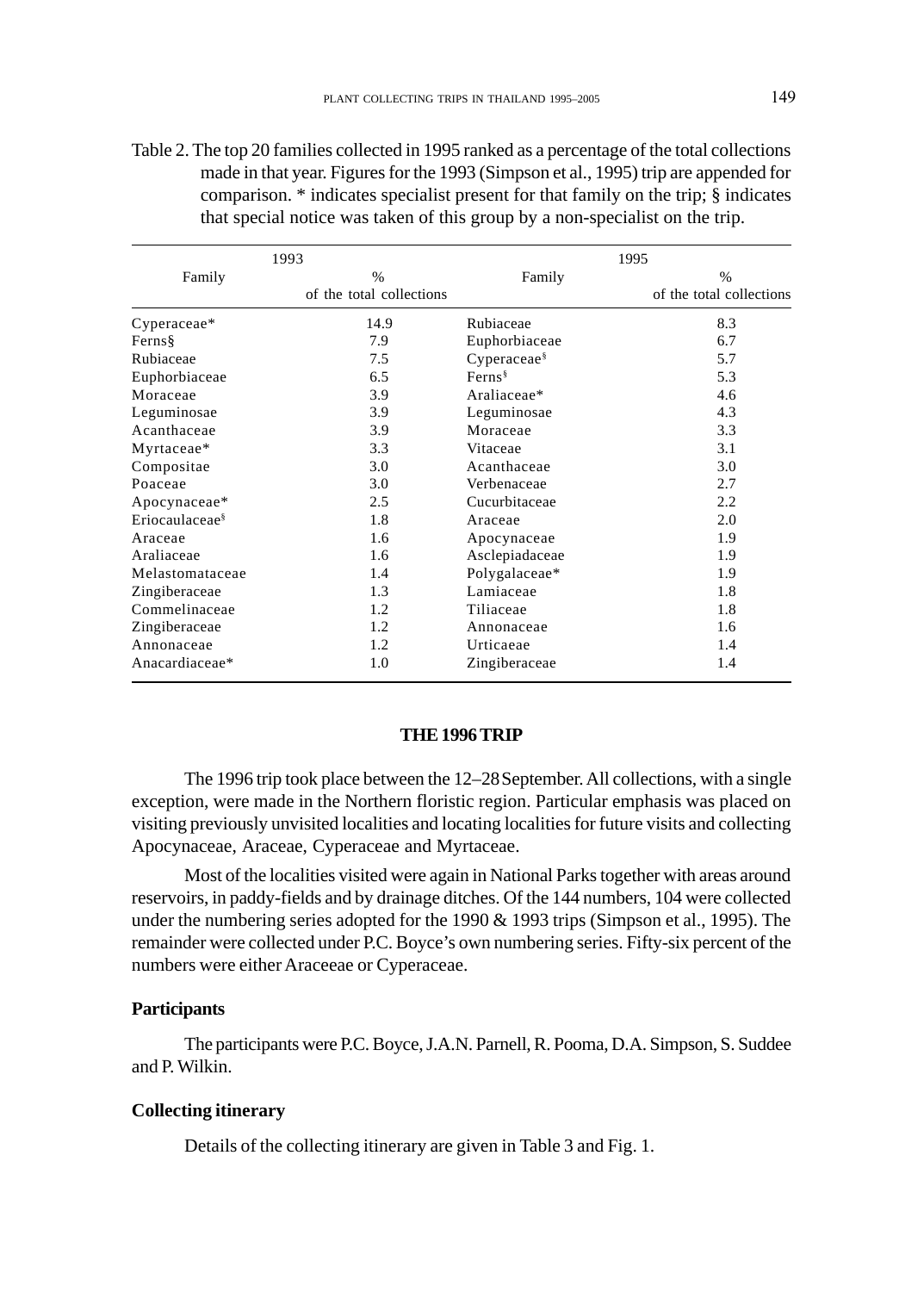| Date         | Province code and<br>Province name | General locality                     | Collection<br>numbers        | Reference<br>number shown<br>on Fig. 1 |
|--------------|------------------------------------|--------------------------------------|------------------------------|----------------------------------------|
| 12 September | PEN63, Phuket                      | Khao Phra Thaeo<br>Wildlfe Sanctuary | Boyce 1109                   | 14                                     |
| 18 September | N12, Phitsanulok                   | Ban Keng Thung                       | Boyce 1110<br>1665-1669      | 15                                     |
| 19 September | N12, Phitsanulok                   | Namtok Chat Trakan<br>National Park  | Boyce 1111-1115<br>1670-1690 | 16                                     |
| 20 September | N12, Phitsanulok                   | Kuai Deua                            | 1691-1699                    | 17                                     |
| 20 September | N12, Phitsanulok                   | Phu Soi Dao<br>National Park         | Boyce 1116-1118<br>1700-1703 | 18                                     |
| 20 September | N9, Uttaradit                      | Sirikit Dam                          | Boyce 1119<br>1704-1707      | 19                                     |
| 21 September | N9, Uttaradit                      | Nam Pat                              | Boyce 1120-1121<br>1708-1712 | 19                                     |
| 21 September | N9, Uttaradit                      | Wiang Sa                             | Boyce 1120-1121<br>1713-1715 | 20                                     |
| 22 September | N5, Nan                            | Doi Phu Kha                          | Boyce 1122-1127<br>1716-1728 | 21                                     |
| 23 September | N5, Nan                            | Doi Phu Kha                          | Boyce 1128-1132<br>1729-1742 | 21                                     |
| 24 September | N <sub>4</sub> , Phayao            | Phayao                               | 1743-1745                    | 22                                     |
| 24 September | N4, Phayao                         | Chan                                 | 1746-1751                    | 22                                     |
| 24 September | N4, Phayao                         | Chiang Muan                          | 1752                         | 22                                     |
| 24 September | N2, Chiang Mai                     | Tha Wang Pa                          | 1753-1755                    | 23                                     |
| 25 September | N2, Chiang Mai                     | Mae Rim                              | Boyce 1132<br>1756-1761      | 23                                     |
| 27 September | N <sub>2</sub> , Chiang Mai        | Doi Suthep / Doi Pui                 | Boyce 1133-1140<br>1762-1768 | 23                                     |
| 28 September | N7 Lampang                         | Wang Nua                             | Boyce 1141-1145              | 24                                     |
| 28 September | N2, Chiang Mai                     | Doi Inthanon                         | Boyce 1146-1148              | 25                                     |

Table 3. Collecting itinerary for 1996 BKF/K/TCD trip. All numbers in bold were collected in the series continuing from the 1990 and 1993 trips (Simpson et al., 1995).

### **THE 1998 TRIP**

The 1998 trip took place between 29 September–9 November with collections being concentrated in the northern, North-Eastern and Eastern floristic regions.

Most of the localities visited were again in National parks or Wildlife Sanctuaries. A total of 383 numbers was collected, all under individual numbering series.

## **Participants**

The trip members were V. Chamchumroon, T. Jonganurak, A. Muasya, J.A.N. Parnell A. Paton, S. Suddee and P. Wilkin. Collections were made under four numbering systems: those of Suddee, Paton, Jonganurak & Chamchumroon; Muasya (for whom collection numbers are also cited in Table 4); Wilkin; Parnell. The Muasya and Parnell collections have been incorprated into the numbering series used on the 1990, 1993 and 1996 trips.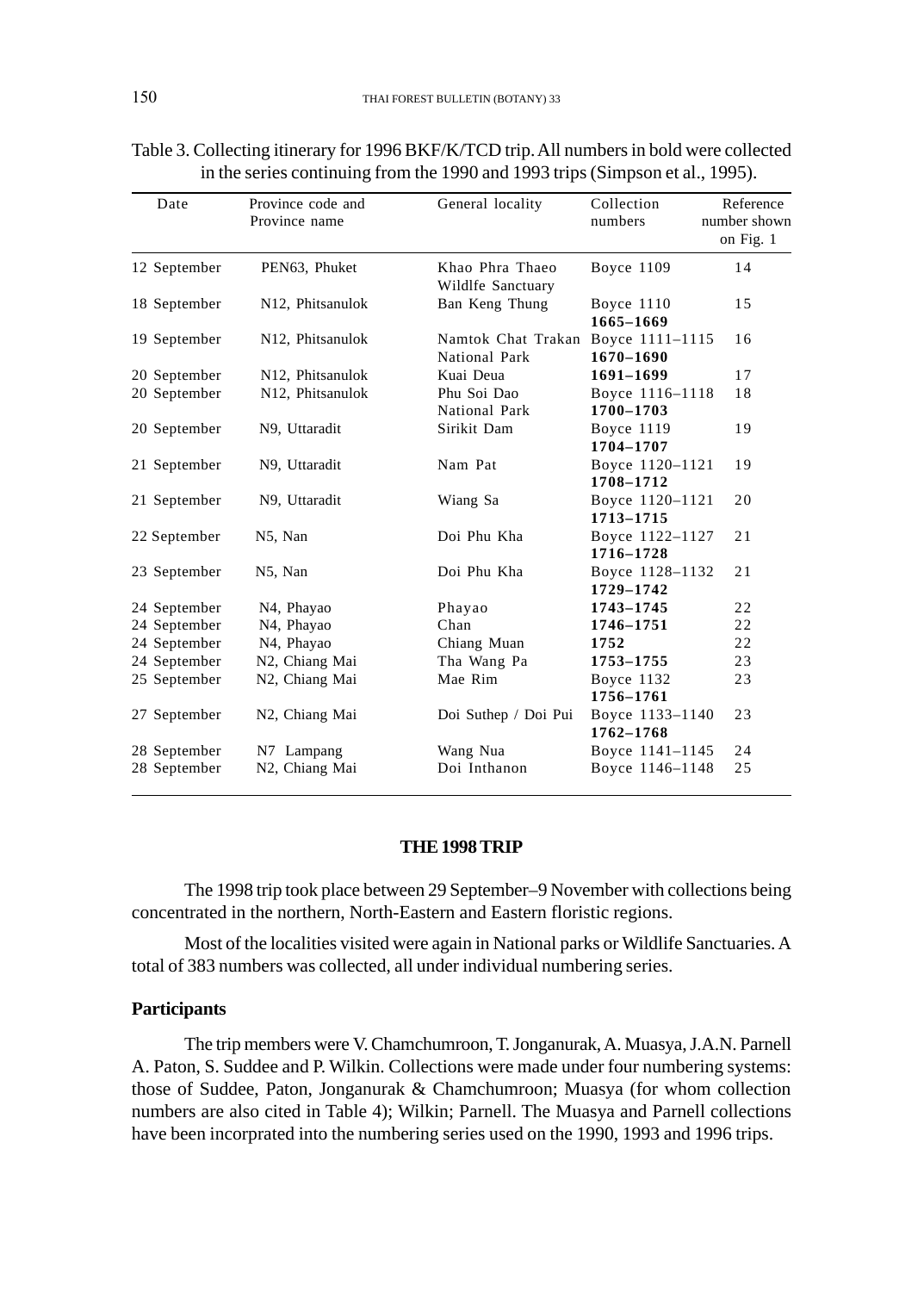# **Collecting itinerary**

Details of the collecting itinerary are given in Table 4 and Fig. 1.

| Date        | Province code and<br>Province name      | General locality                         | Collection<br>numbers                                                                                                                                           | Reference<br>number shown<br>on Fig. 1 |
|-------------|-----------------------------------------|------------------------------------------|-----------------------------------------------------------------------------------------------------------------------------------------------------------------|----------------------------------------|
| -3 October  | 29 September SW37, Kanchanaburi         | Thung Yai Naresuan<br>Wildlife Sanctuary | Suddee, Paton,<br>Jonganurak &<br>Chamchumroon<br>853-905                                                                                                       | 26                                     |
| 7-9 October | NE16, Phetchabun                        | Saraburi & Nam Nao<br>National Park      | Suddee, Paton,<br>Jonganurak &<br>Chamchumroon<br>906-929<br>Muasya 1270-1287<br>$(T1-T18)$<br>Wilkin T950-T956                                                 | 27                                     |
|             | 9-12 October E27, Chaiyaphum            | Phu Khiao Wildlife<br>Sanctuary          | Suddee, Paton,<br>Jonganurak &<br>Chamchumroon<br>930-956<br>Muasya 1289-1310<br>$(T20-41)$<br>Wilkin T957-T970                                                 | 28                                     |
| 12 October  | NE18, Nong Bua Lum Phu Nong Bua Lum Phu |                                          | Suddee, Paton,<br>Jonganurak &<br>Chamchumroon<br>957-965<br>Muasya 1311-1321<br>$(T42-52)$<br>Wilkin T974-T975<br>plus T971-T974<br>ca. 60 km from<br>Chumphae | 29                                     |
|             | 13–15 October NE20, Nong Khai           | Phu Wua National Park Suddee, Paton,     | Jonganurak &<br>Chamchumroon<br>966-986<br>Muasya 1322-1373<br>$(T53-103)$<br>Wilkin T976-T990                                                                  | 30                                     |
| 15 October  | NE 22, Nakhon Phanom                    | Thau Than                                | Muasya 1374-1373<br>(T104)                                                                                                                                      | 31                                     |
| 15 October  | NE 23, Mukdahan                         | Mukdahan Town                            | Muasya 1375-1376<br>$(T105-T106)$                                                                                                                               | 32                                     |
| 17 October  | NE23, Mukdahan                          | Mukdahan National<br>Park                | Suddee, Paton,<br>Jonganurak &<br>Chamchumroon<br>987-993<br>Muasya 1377-1394<br>$(T107-T124)$<br>Wilkin 991-998                                                | 32                                     |

| Table 4. Collecting itinerary for 1998 BKF/K/TCD trip. |
|--------------------------------------------------------|
|--------------------------------------------------------|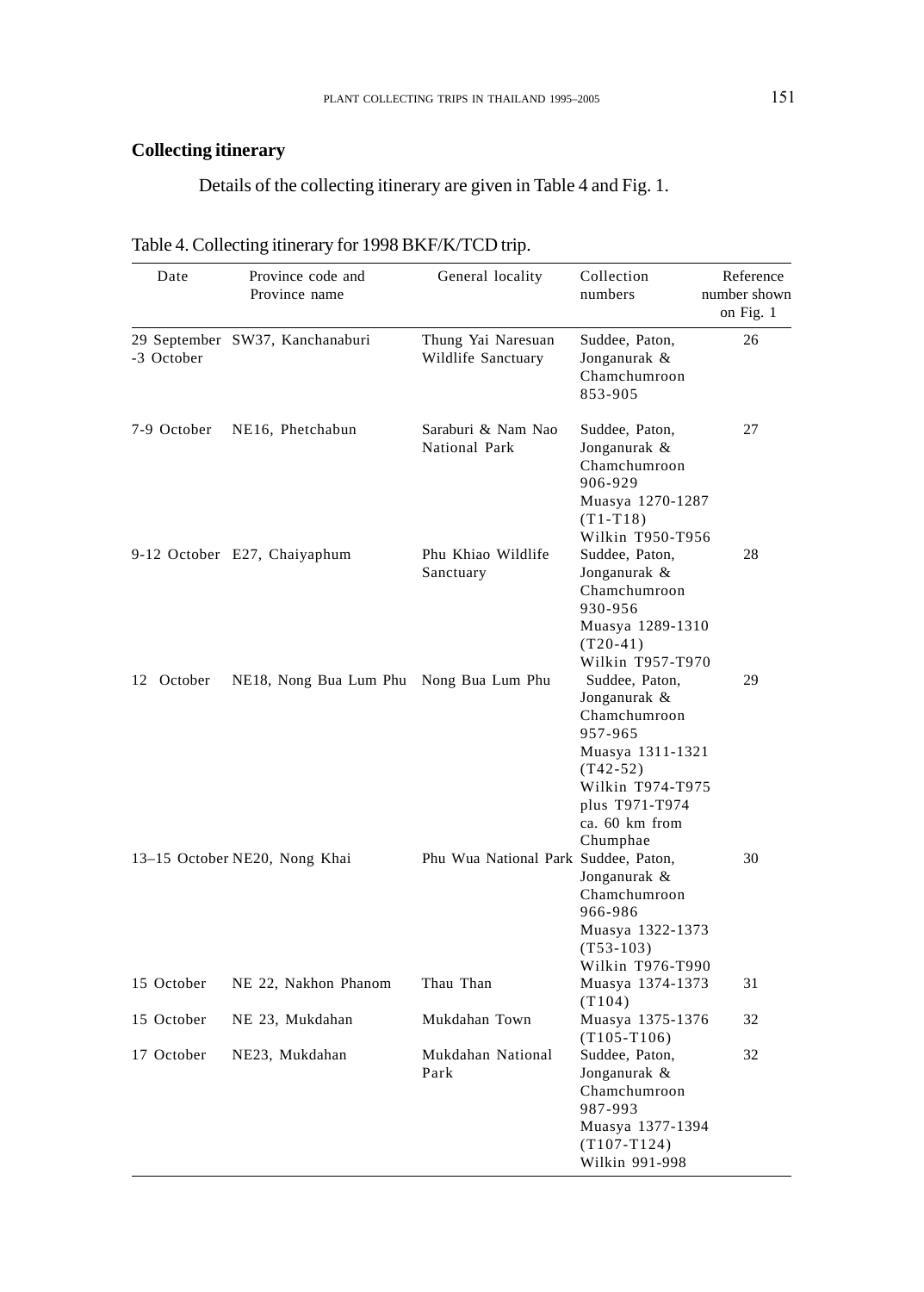| Date                             | Province code and<br>Province name | General locality                | Collection<br>numbers                                                                                                                                   | Reference<br>number shown<br>on Fig. 1 |
|----------------------------------|------------------------------------|---------------------------------|---------------------------------------------------------------------------------------------------------------------------------------------------------|----------------------------------------|
| 18 October                       | SW 33, Amnat Charon                | Amnat Charoen                   | Suddee, Paton,                                                                                                                                          | 33                                     |
|                                  |                                    |                                 | Jonganurak &<br>Chamchumroon 994-995<br>Muasya 1395-1397<br>$(T125-T127)$                                                                               |                                        |
| 18 October                       | E35, Ubon Ratchathani              | Khemmarat                       | Muasya 1398-1399<br>$(T128-T129)$<br>Wilkin 999-1002                                                                                                    | 34                                     |
| 18 October                       | E35, Ubon Ratchathani              | Pho Sai                         | Suddee, Paton,<br>Jonganurak &<br>Chamchumroon 996-998<br>Muasya 1400-1408b<br>$(T130-T137b)$                                                           | 35                                     |
| 19 October                       | E32, Yasothon                      | Phu Sa Dok Bua<br>National Park | Wilkin 1003<br>Suddee, Paton,<br>Jonganurak &<br>Chamchumroon 999-1003<br>Muasya 1409-1410<br>$(T138-T139)$                                             | 36                                     |
|                                  | 20-22 October NE21, Sakon Nakhon   | Phu Phan<br>National Park       | Wilkin 1004-1008<br>Suddee, Paton,<br>Jonganurak &<br>Chamchumroon 1004-1035<br>Muasya 141-1441<br>$(T140-T170)$                                        | 37                                     |
| 25-27 October NE17, Loei         |                                    | Phu Luang Wildlife<br>Sanctuary | Wilkin 1009-1016<br>Parnell 1-11<br>Suddee, Paton,<br>Jonganurak &<br>Chamchumroon 1036-1049<br>Muasya 1442-1466<br>$(T17-T195)$                        | 38                                     |
|                                  | 28-31 October N12, Phitsanulok     | Phu Soi Dao                     | Wilkin 1017-1030<br>Parnell 12-28<br>Suddee, Paton,<br>Jonganurak &<br>Chamchumroon 1050-1072<br>Muasya 1467-1484<br>$(T196-T 213)$<br>Wilkin 1032-1051 | 39                                     |
| 30 October                       | N7, Lampang                        | Wang Sa                         | Parnell 29–52<br>Muasya 1485-1486                                                                                                                       | 40                                     |
| 31 October-2 N5, Nan<br>November |                                    | Doi Phu Kha                     | $(T214-T 215)$<br>Suddee, Paton<br>1073-1095                                                                                                            | 41                                     |
| 3-8 November N10, Tak            |                                    | Mae Sot & Umpang                | Wilkin 1052-1066<br>Suddee, Paton<br>1096-1134<br>Wilkin 1069-1093<br>(also went S from<br>Umpang to Thung Yai<br>Naresuan W.S.)                        | 42                                     |
| 9 November                       | N13, Kamphaeng Phet                | Khlong Lan<br>National Park     | Suddee, Paton<br>1135-1138<br>Wilkin 1094-1096                                                                                                          | 43                                     |

# Table 4 (continued)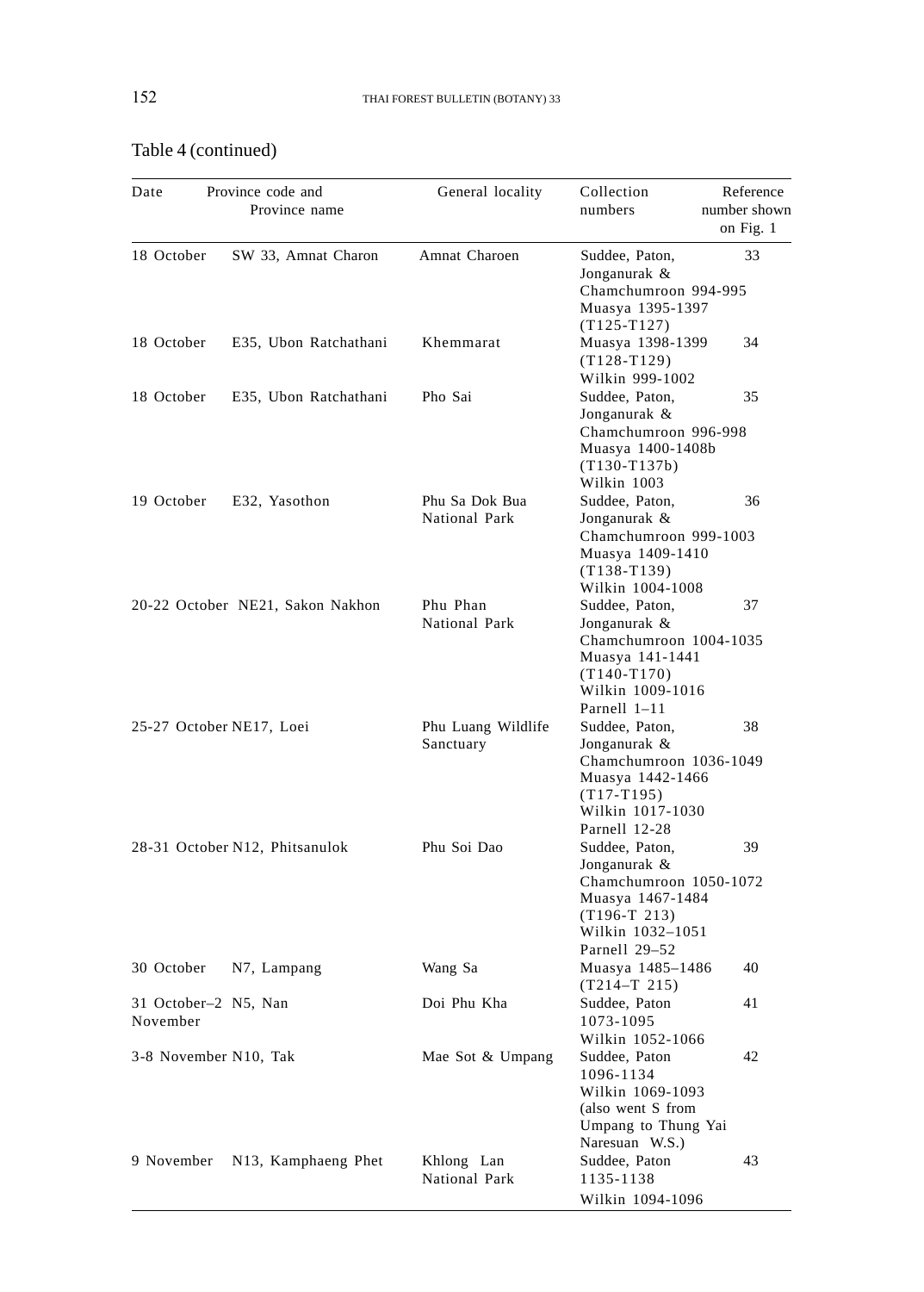### **THE 2002 TRIP**

The 2002 trip took place between 21 January–17 February with collections largely being made in Peninsular Thailand as well as in Khon Kaen, Kanchanaburi and Tak provinces.

Most of the localities visited were in National Parks or Wildlife Sanctuaries. A total of 348 numbers were collected, continuing the numbering series from the 1990, 1993, 1996 and 1998 trips.

## **Participants**

The trip paricipants were J.A.N. Parnell, D.A. Simpson and B. De Wilde who were joined by P. Chantaranothai, M. Norsangsri, K. Phulphong and T. Thitimetharoch (for collections in Khon Kaen), K. Chayamarit (for collections in Kanchanaburi and the Peninsula), R. Pooma (for collections in the Peninsula) & S. Suddee (for collections in the Peninsula and Tak).

## **Collecting Itinerary**

Details of the collecting itinerary are given in Table 5 and Fig. 1.

| Date       | Province code and<br>Province name                          | General locality                                                        | Collection<br>numbers | Reference<br>number shown<br>on Fig. 1 |
|------------|-------------------------------------------------------------|-------------------------------------------------------------------------|-----------------------|----------------------------------------|
|            |                                                             |                                                                         |                       |                                        |
|            | 22–24 January NE26, Khon Kaen                               | Waeng                                                                   | 1769                  | 44                                     |
| 26 January | C54, Samut Songkhram                                        | Bangkok to Samut<br>Songkhram road                                      | 1772, 1776-1778       | 45                                     |
| 26 January | C54, Samut Songkhram                                        | Khlong Trang                                                            | 1773-1775             | 46                                     |
| 26 January | SW39, Phetchaburi                                           | Phetchaburi to Hat                                                      | 1779-1786             | 47                                     |
|            |                                                             | Chao Sam Ran road                                                       |                       |                                        |
| 26 January | SW39, Phetchaburi                                           | Hat Chao Sam Ran to<br>Cha Am road                                      | 1787-1793             | 48                                     |
| 26 January | SW39, Phetchaburi                                           | Cha Am, RFD Forest<br>Training Centre                                   | 1794, 1799, 1800      | 49                                     |
| 26 January | SW40, Prachuap Khiri Khan Khao Sam Roi Yot                  | National Park.                                                          | 1795-1798             | 50                                     |
| 27 January | SW40, Prachuap Khiri Khan Huai Yang National Park 1801–1816 |                                                                         |                       | 51                                     |
| 27 January | PEN63, Chumphon                                             | Kapoe Waterfall                                                         | 1817-1827             | 52                                     |
| 27 January | PEN63, Chumphon                                             | Tha Sae                                                                 | 1828-1830             | 53                                     |
| 27 January | PEN64, Ranong                                               | Kra Buri, Chumphon to<br>Ranong road                                    | 1831-1839             | 54                                     |
| 28 January | PEN64, Ranong                                               | Ngao National Park                                                      | 1840-1868             | 55                                     |
| 28 January | PEN64, Ranong                                               | Laem Son National Park 1869-1870                                        |                       | 56                                     |
| 28 January | PEN64, Ranong                                               | Road to Laem Son<br>National Park from<br>National Route 4              | 1871-1878             | 57                                     |
| 28 January | PEN64, Ranong                                               | 401 Takuapa-Surat<br>Thani road, near junction<br>with National Route 4 | 1879-1881             | 58                                     |
| 29 January | PEN65, Surat Thani                                          | Khao Sok National Park, 1882-1918<br>Chiao Lan Reservoir                |                       | 59                                     |

## Table 5. Collecting itinerary for 2002 BKF/K/TCD trip.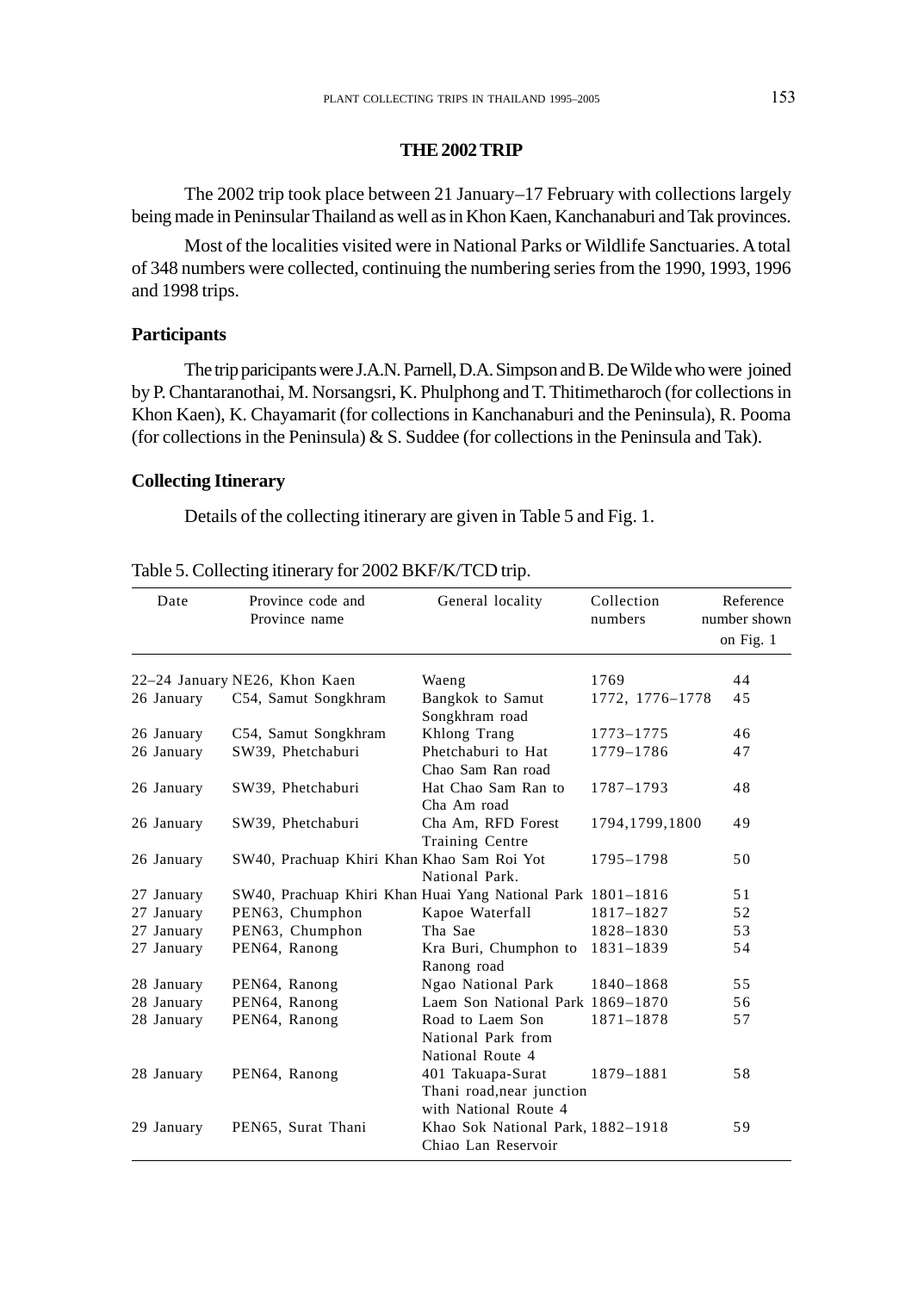| Date                 | Province code and<br>Province name | General locality                                                                              | Collection<br>numbers | Reference<br>number shown<br>on Fig. 1 |
|----------------------|------------------------------------|-----------------------------------------------------------------------------------------------|-----------------------|----------------------------------------|
| 30 January           | PEN65, Surat Thani                 | Route 401, Surat Thani-<br>Takuapa road, km 50<br>from Surat Thani<br>Khirirat, Khao Lang Tao | 1919                  | 60                                     |
| 30 January           | PEN65, Surat Thani                 | Route 415 between<br>Road 401 and Road 4                                                      | 1920-1926             | 61                                     |
| 30 January           | PEN65, Surat Thani                 | Krabi, Wat Tiger Cave                                                                         | 1927-1933             | 62                                     |
| 30 January           | PEN65, Surat Thani                 | Route 4 E of Krabi                                                                            | 1934-1937             | 63                                     |
| $30 - 31$<br>January | PEN71, Trang                       | Yan Ta Khao,<br>Thung Khai Botanic<br>Garden                                                  | 1938-1970, 2116       | 64                                     |
| 31 January           | PEN73, Songkhla                    | Route 43 Hat Yai-Chana 1971-1979                                                              |                       | 65                                     |
| 31 January           | PEN73, Songkhla                    | Route 43 Chana-Nong<br>Chik, section of road<br>running along coast                           | 1980                  | 66                                     |
| 31 January           | PEN74, Pattani                     | Yaring                                                                                        | 1981-1988             | 67                                     |
| 1 February<br>2002   | PEN76, Narathiwat                  | Ban Khok Kraduk Mu,<br>Khlong Nam Bang,<br>Chaloerm Phra Kiat<br>Wildlife Sanctuary           | 1989-2007             | 68                                     |
| 1 February           | PEN76, Narathiwat                  | Hala Bala Wildlife<br>Sanctuary                                                               | 2008-2014             | 69                                     |
| 2 February           | PEN65, Surat Thani                 | Nong Thung Thong<br>Wildlife Sanctuary                                                        | 2015-2021             | 70                                     |
| 6 February           | SW37, Kanchanaburi                 | Kanchanaburi                                                                                  | 2022                  | 71                                     |
| 6 February           | SW37, Kanchanaburi                 | Route 323 Sai Yok to<br>Thong Pha Phum                                                        | 2023-2024             | 72                                     |
| 6 February           | SW37, Kanchanaburi                 | Sai Yok National Park,<br>trail around Park HQ                                                | 2025-2028             | 73                                     |
| 7 February           | SW37, Kanchanaburi                 | Kraeng Krawia<br>National Park                                                                | 2029-2045, 2052       | 74                                     |
| 7 February           | SW37, Kanchanaburi                 | Road 323, Thong Pha<br>Phum to Sangkhla Buri<br>Start of reservoir                            | 2046–2051             | 75                                     |
| 9 February           | N <sub>10</sub> , Tak              | Taksin Maharat<br>National Park                                                               | 2053-2069             | 76                                     |
| 10 February          | N <sub>10</sub> , Tak              | Mae Sot, Thararat<br>Waterfall                                                                | 2070-2077             | 77                                     |
| 10 February          | N <sub>10</sub> , Tak              | Mae Sot, Pha Charoen<br>Waterfall                                                             | 2078-2085             | 77                                     |
| 10 February          | N <sub>10</sub> , Tak              | Road 1206 Ban Huai<br>Mai Paen to Phop Phra,<br>Ban Wa Li                                     | 2086-2098, 2117       | 78                                     |
| 11 February          | N <sub>10</sub> , Tak              | Road 105, Mae Sot to<br>Mae Sariang                                                           | 2099-2103             | 79                                     |
| 11 February          | N <sub>10</sub> , Tak              | Mae U Su Cave                                                                                 | 2104-2110             | 80                                     |
| 11 February          | N <sub>10</sub> , Tak              | Mae Sot, Friendship<br>Bridge, border market                                                  | 2111                  | 81                                     |
| 12 February          | N10, Tak                           | Lan Sang National Park                                                                        | 2112-2115             | 82                                     |

# Table 5. (continued)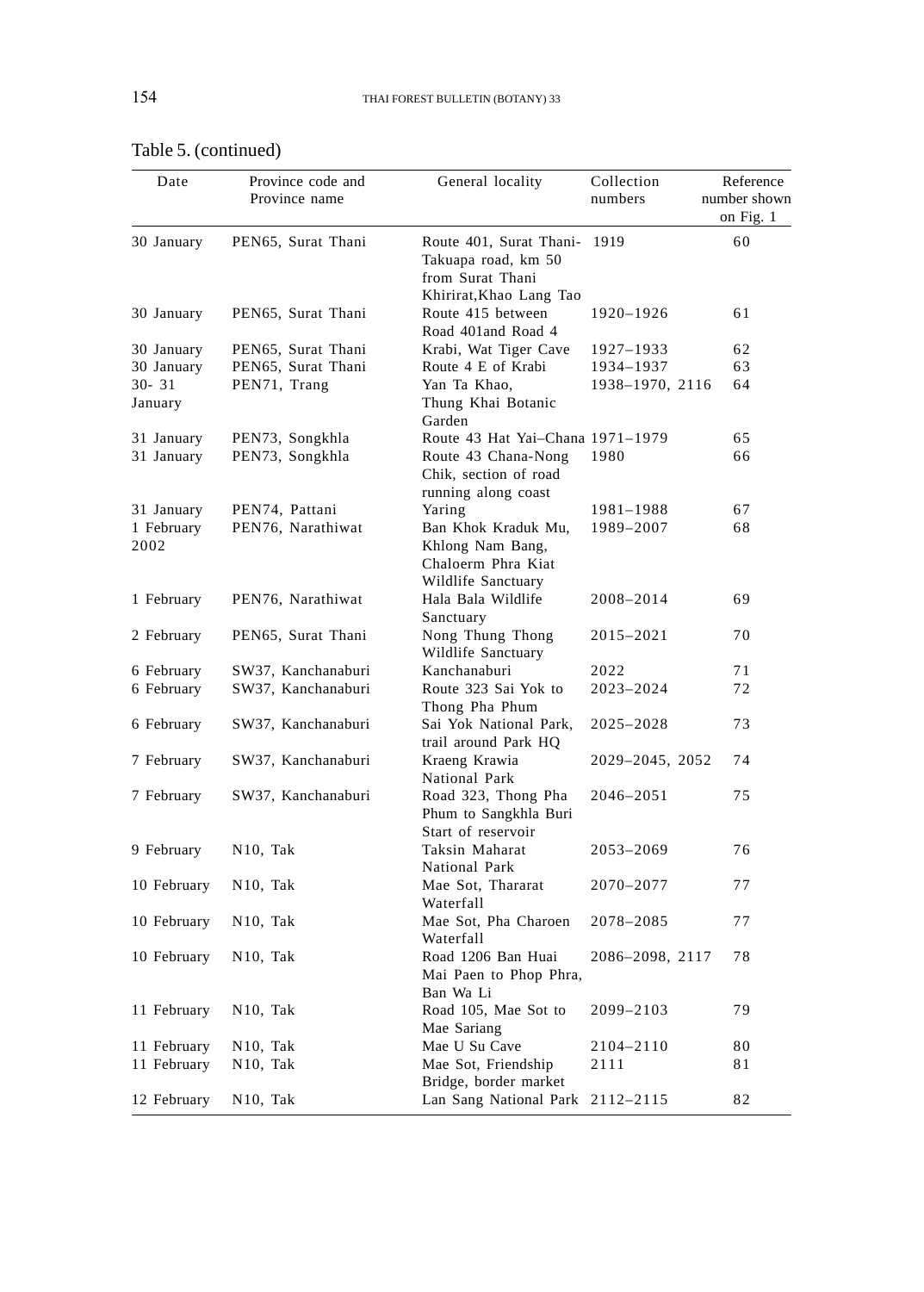### **DISCUSSION**

The collecting trips detailed in the present work and in Simpson et al. (1995) have resulted in a considerable extension of collecting activity in Thailand, an increase in the number of collections available for study from Thailand, collections of many species new to Thailand and to science and of one genus new to science (Simpson et al., 2005). The trips so far undertaken have been scattered over most areas of the country and have taken in all floristic regions. Nevertheless, as Parnell et al. (2003) show, Thailand is a still highly undercollected and much more general collecting needs to be undertaken to enhance the collecting densities for the country.

Our data indicate that on general collecting trips Rubiaceae, Euphorbiaceae, Leguminosae, Moraceae, Vitaceae and Acanthaceae are the commonest families encountered and may, therefore be the commonest families over the range of habitats sampled. The first three families are notoriously taxonomically difficult and species rich. Currently, BKF heads intensive efforts to complete accounts of these families for the Flora of Thailand which, given our findings on their commonness, will be of exceptional use in the field.

### **ACKNOWLEDGEMENTS**

We thank the following people in particular for their help: T. Santisuk and C. Niyomdham and the staff of the National Parks and Wildlife Sanctuaries who assisted us during our fieldwork. JANP and DAS would also like to thank T. Boonthavikoon, P. Chantaranothai, K. Chayamarit, R. Pooma and S. Suddee for helping to organise the various trips and for their hospitality and generosity when in Thailand.

## **REFERENCES**

Chai-anan, C. 1985. Potamogetonaceae. Thai Forest Bulletin (Botany) 15: 22–28.

Haynes, R.R. 2001. Potomogetonaceae. In: Santisuk, T., Larsen, K., Nielsen, I., Chayamarit, K., Hedge, I., Dransfield, J., Hansen, B., Phengkhlai, C., Vidal, J., Iwatsuki, K., Parnell,

J. & Roos, M. (eds), Flora of Thailand 7(3): 387–390. Forest Herbarium, Bangkok.

- Hô, P. 1995. Câyco Vietnam. 3. Montreal.
- Holmgren, P.K., Holmgren, N.H. & Barnett, L.C. 1990. Index Herbariorum. Part 1 The Herbaria of the World. Dr W. Junk. The Hague. 693 pp.
- Parnell, J.A.N., Simpson, D.A., Moat, J., Kirkup, D.W., Chantaranothai, P., Boyce, P.C., Bygrave, P., Dransfield, S., Jebb, M.H.P., Macklin, J., Meade, C., Middleton, D.J., Muasya, A.M., Prajaksood, A., Pendry, C.A., Pooma, R., Suddee, S. & Wilkin, P. 2003. Plant collecting spread and densities; their potential impact on biogeographical studies in Thailand. Journal of Biogeography 30: 1–18.
- Simpson, D., Parnell, J., Chantaranothai, P. & Middleton, D. 1995. The Royal Botanic Gardens Kew, Khon Kaen University and Trinity College Dublin expeditions to Thailand 1990 and 1993. Thai Forest Bulletin (Botany) 23: 50–61.
- Simpson, D.A., Muasya, A.M., Chayamarit, K., Parnell, J.A.N., Suddee, S., De Wilde, B., Jones, M.B., Bruhl, J.J.& Pooma, R. 2005. *Khaosokia caricoides,* a new genus and species of Cyperaceae from Thailand. Botanical Journal of the Linnean Society 149: 357–364.